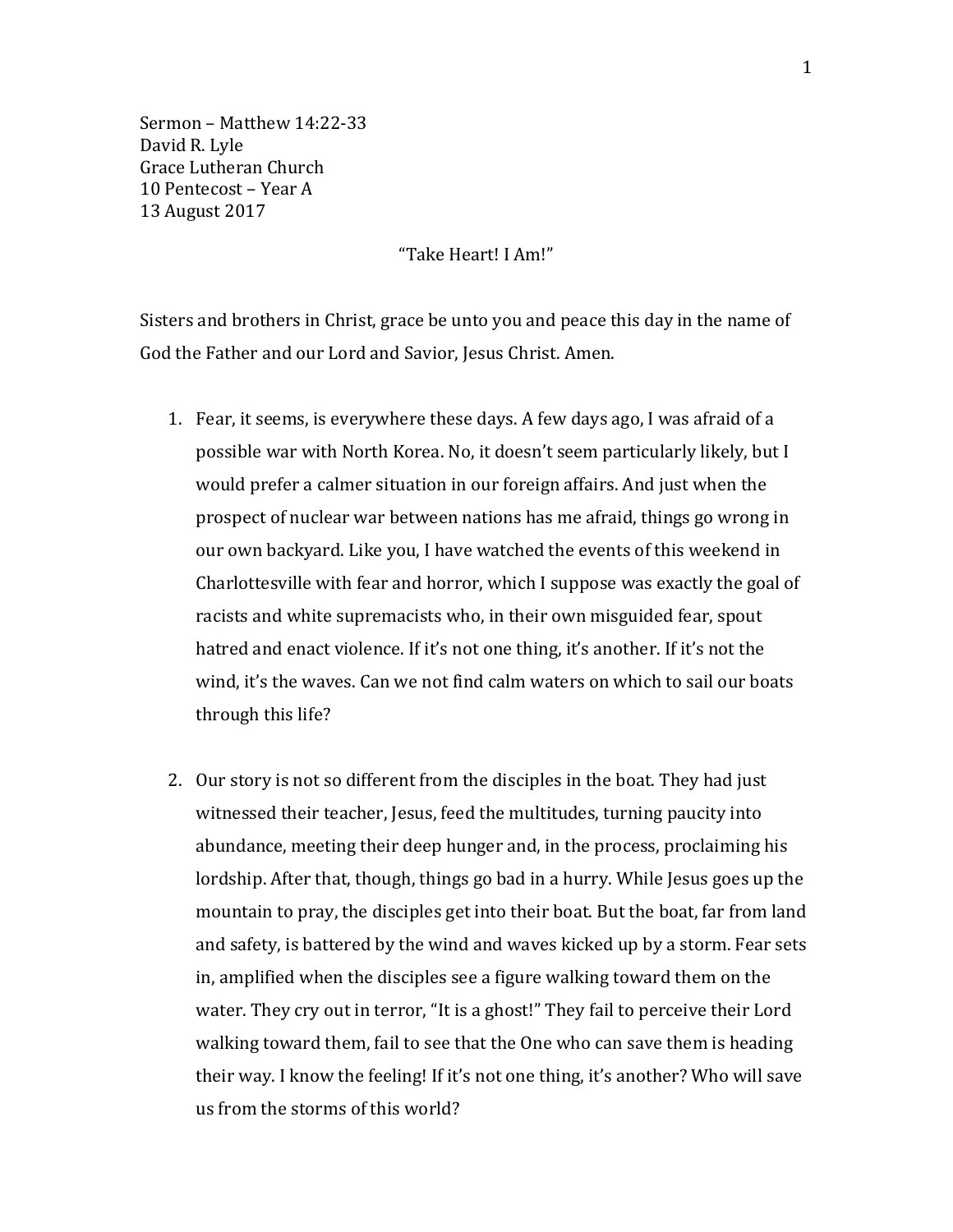- 3. It is tempting to look to the episode that follows, that of Peter wanting to step out of the boat and walk on water, and to find there our hope for this world. Peter, in his delightful rashness, wants to do want Jesus does. Jesus invites Peter to join him, but Peter takes one step on to the water and is reminded of his own humanity. And if there's one thing I can safely say about humans, it's that we're not particularly good at walking on water. He notices the wind – how can't he? – and, fearfully, begins to sink. The temptation is in thinking that if Peter had just believed a little bit harder, he would have waltzed across the waves and into the arms of Jesus. If we just believed a little bit more, worked a little bit harder, maybe read self-help books and cultivated an inner lightness of being, we could walk on water, too. We could walk across the waves of this life and into a perfect tomorrow.
- 4. The point, however, is not about what we might be able to do. The point, as always, is about what Jesus does, about who Jesus is. The key to understanding this passage happens *before* Peter says, "If it is you, command me to come to you on the water." The key is in Jesus' response to their assumption that he is a ghost. In response, Jesus cries out, "Take heart, it is I; do not be afraid." Now, I want to be careful here, because in a church like Grace you can't swing a cat without hitting six or seven pastors and few stray doctors of the church, so I'm not going to preen and posture like I'm an expert in Greek. But here I'll take my chances and say that the translation here gets it right but manages to completely miss the point. What Jesus says, quite simply, is, "Take heart; I Am!" As in, take heart, because I Am who I Am; I Am the same I Am who announced the divine presence to Moses in the form of the burning bush. Jesus specifically uses the very name of God to identify himself. "I Am," Jesus proclaims, and it is in his very being, his precise identity, that we are invited to take heart, to find courage, and to live not above but within the storms of this world. I Am, Jesus says, and that is enough, for he is with us.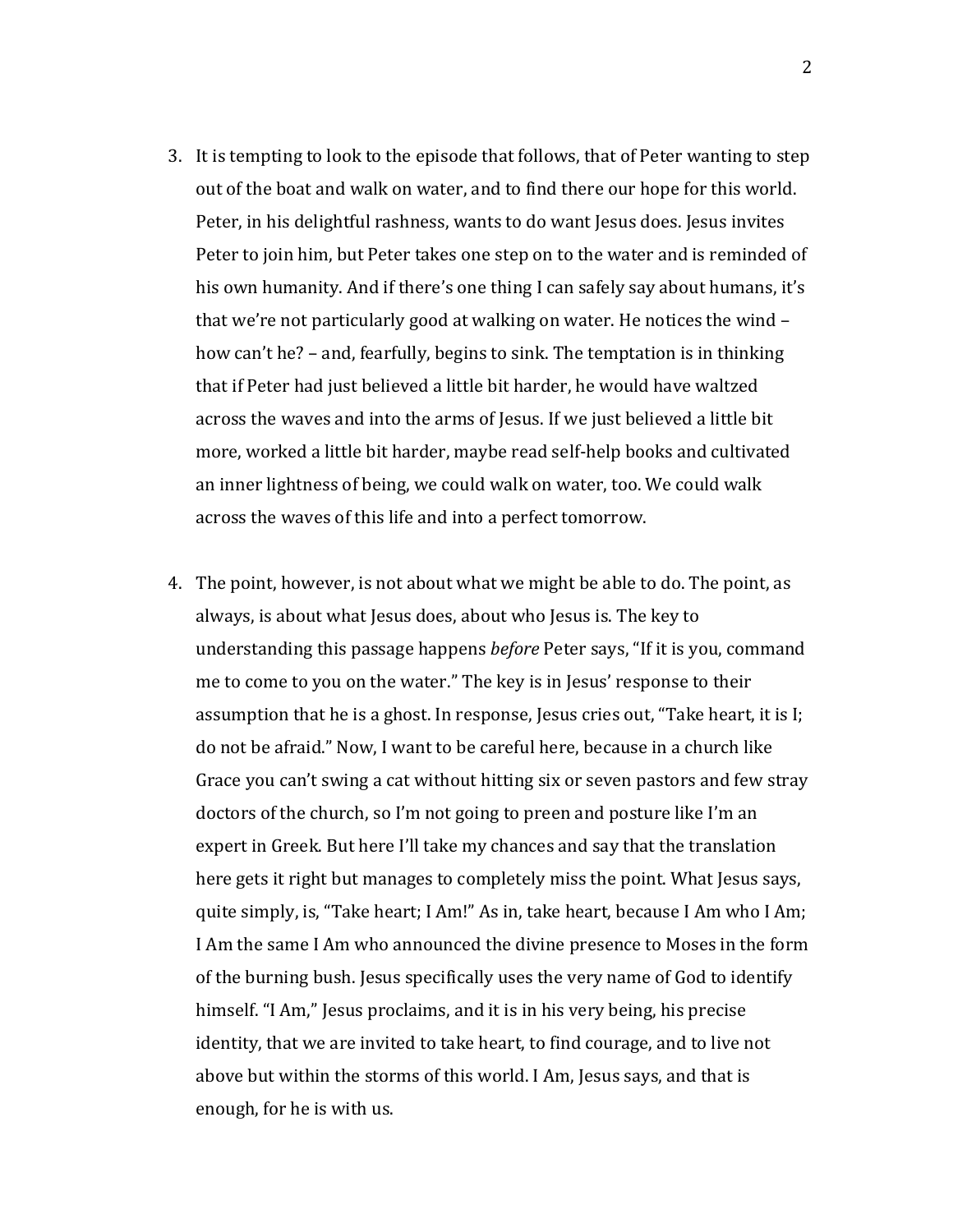- 5. So what do we do when we are tossed about by the wind and the waves. Well, when racists spout vitriol and engage in acts of terror, we condemn and renounce all such behavior, standing firmly with those they seek to oppress. To fail to do so is to abandon one calling of the church and to become silent enablers. But condemnation and renunciation, as necessary as such things are, are only a first step. We can no more conquer hate with condemnation than we can walk across Lake Michigan; rather, we are to place his cry upon our own lips: "Lord, save us." As those who have gone under the water in baptism and been raised up for the sake of the crucified and risen Lord, our task now is to reach out with the hand of Jesus and offer loving salvation to those whose sin seeks to swamp them as they try to pull others down with them. Yes, we speak words of honest judgment but only with the ultimate goal of sharing the saving love of Jesus Christ, the great I Am, the only hope we have as the storms rage around us. He alone has the power to save; his judgment upon sin is already pronounced and his word now is grace and life, and this word drives our work. We will not gloss over the sin of others, for Christ has not glossed over ours. Just so, we do not finally condemn others, for Christ has not condemned us. I Am has reached out his hand to us; may we reach out to others that they may know the fullness of life that no longer sees distinctions of white and black among God's people but welcomes us all through his saving hand.
- 6. As the storms roll in we struggle to see Jesus. But maybe, in faith, we don't have to see him to trust in his presence. You know, a funny thing happened to me the other week. I found myself cheering against the Royals in a baseball game. Well, not the Kansas City Royals, exactly, but the Royals of the three through five-year old Park District T-Ball league. I had to cheer against the Royals for the simple fact that they were playing the Diamondbacks, the team of Anders and Torsten. Torsten, bless his heart, has been afraid throughout most of the season, fearful of making a mistake. Of particular concern to him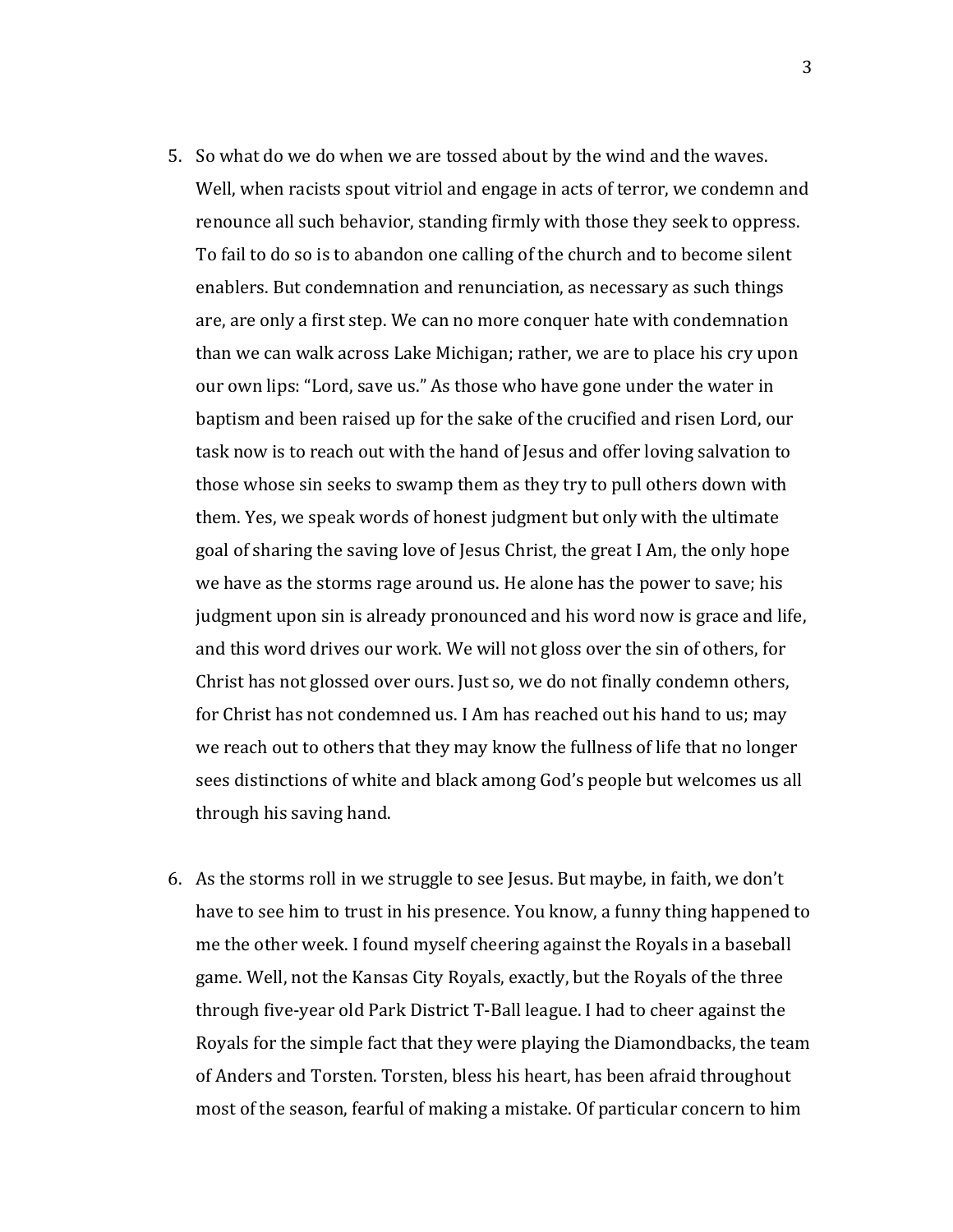was running the bases; the chaos of the game (and if you've even seen little boys play t-ball, you know what I'm talking about) seemed to paralyze him. So during a game a few weeks ago, I told him I'd run the bases with him if he would take his at-bat. Tentatively, he agreed. He put the ball in play and, sideby-side, we ran to first. He smiled up and me and we high-fived. I nonchalantly moved about ten feet away from him, into the outfield, and when the next batter hit a ground ball, ran parallel with him toward second. He glanced back at me and grinned. I backed up toward deep center and, upon the next hit, jogged along with him toward third, now a good twenty feet away from him. He didn't look back at me; at that point he seemed to trust that I was there. When the next hitter took his swing, Torsten bolted toward home while I stood still. He jumped onto home plate with glee and gave me the slightest look as I gave a big thumbs up and smiled the smile of a proud dad. One trip around the base paths was all it took to release him from his fear and begin to trust that I would be there for him, even if he no longer needed to see me right in front of his face.

7. While I doubt that he would put it in these exact terms, Torsten learned something about the life of faith that day. It's not always about seeing Jesus; it's about knowing he's there. It's not about walking on water toward home plate; it's about taking that first step toward first and knowing you're not alone. That's how we get through the storms of this life, reaching out our hands in the name of Jesus and pulling others up out of the baptismal flood and into newness of life, together. After all, in Christ we are already dead, and we are already alive. What could there possibly be for us to fear at this point? May we live with outstretched hands, working for justice and striving for peace and, most of all, always most of all, resting securely in the One whose hand is holding on to us tightly, the I Am who is the Son of God. Our eyes see wind and waves, chaos and hate and fear. Our hearts see Jesus, and he's got this. Amen.